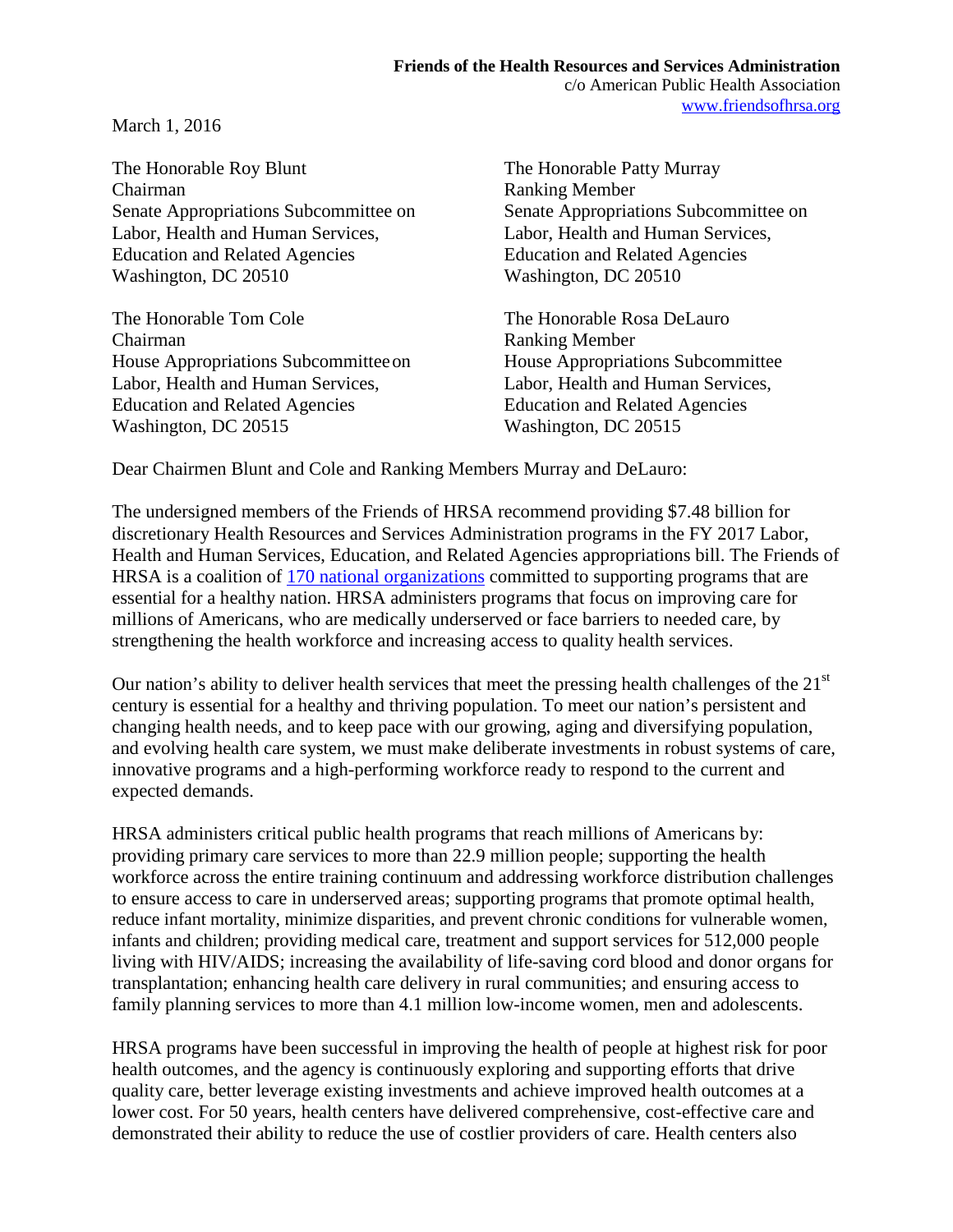boast a lower incidence of low birth weight compared to the national rate. Collectively, HRSA programs have contributed to decreasing the infant mortality rate to a historic low of 5.8 deaths per 1,000 live births. People receiving care through the Ryan White HIV/AIDS Program achieve higher viral suppression compared to the national average, and viral suppression is central to preventing new HIV infections. In 2014, Title X family planning helped prevent over 941,000 unintended pregnancies and an estimated 1,176 cases of sexually transmitted disease-related infertility. Poison control centers contributed to significantly decreasing a patient's length of stay in a hospital and saving the federal government \$662.8 billion each year in medical costs and lost productivity. In addition to increasing access to care for the millions of Americans living in rural areas, a recent analysis showed that for every HRSA dollar invested in rural health workforce development, about \$1.63 in additional revenue, or a total of \$19.4 million, was generated in new local economic activity over a three-year period.

A commitment of resources is necessary to continue building on HRSA's many successes and to make meaningful progress on pressing issues threatening the vitality of our nation, such as the opioid crisis. We urge you to consider HRSA's central role in strengthening the nation's health and support a funding level of \$7.48 billion for HRSA's discretionary budget authority in FY 2017. For any questions regarding our request, please feel free to contact Nicole Burda, Deputy Director of Government Relations for the American Public Health Association, at [nicole.burda@apha.org](mailto:nicole.burda@apha.org) or 202-777-2513.

Sincerely,

Academy of Nutrition and Dietetics AcademyHealth AIDS Project Los Angeles AIDS United Alaska Public Health Association American Academy of Family Physicians American Academy of Pediatrics American Association for Dental Research American Association for the Study of Liver Diseases American Association of Colleges of Nursing American Association of Colleges of Osteopathic Medicine American Association of Colleges of Pharmacy American Association of Colleges of Podiatric Medicine American Association of Kidney Patients American College of Preventive Medicine American Dental Association American Dental Hygienists' Association American Geriatrics Society American Optometric Association American Osteopathic Association American Podiatric Medical Association American Psychological Association American Public Health Association APLA Health & Wellness Association of American Medical Colleges Association of Clinicians for the Underserved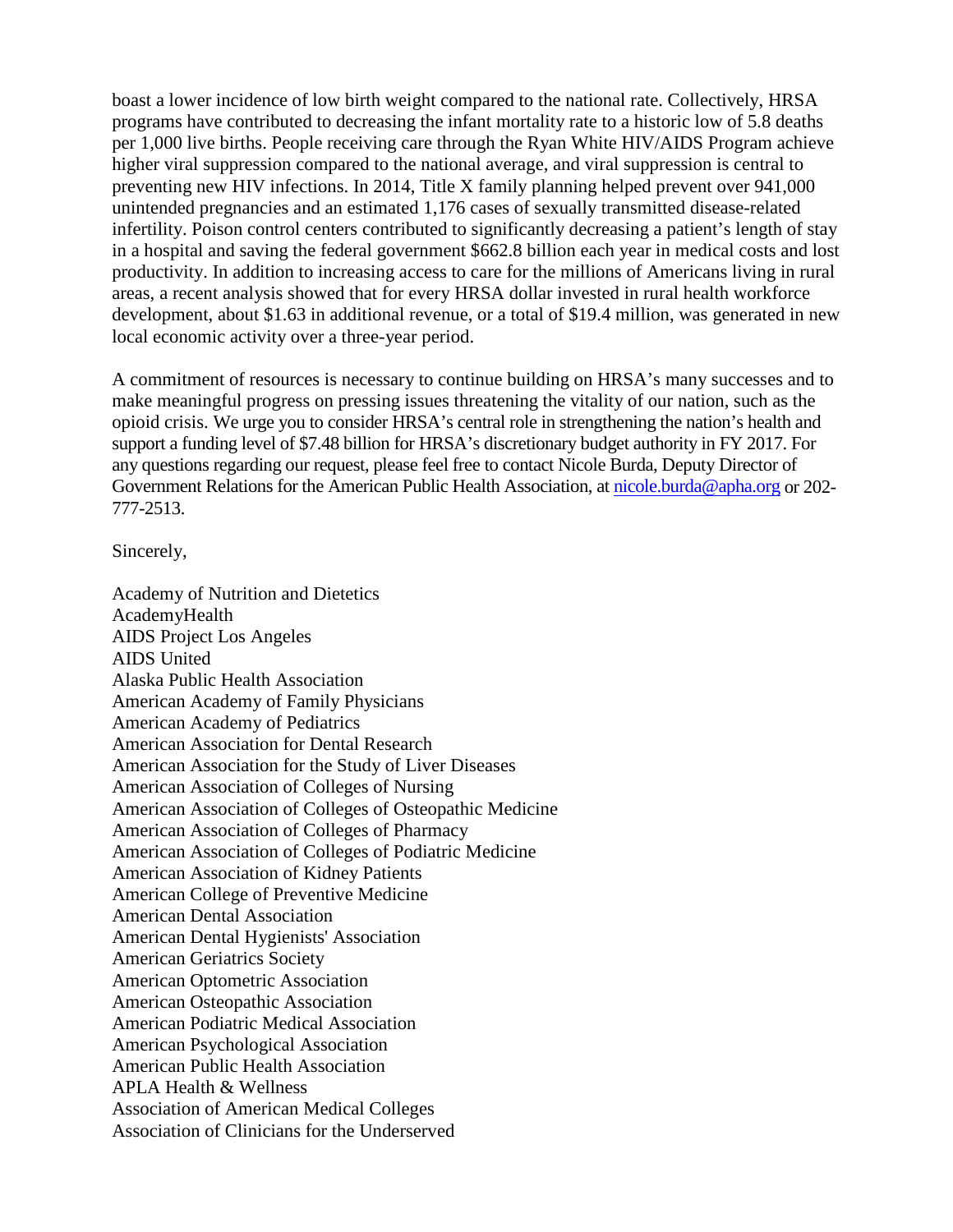Association of Departments of Family Medicine Association of Family Medicine Residency Directors Association of Maternal & Child Health Programs Association of Nurses in AIDS Care Association of Public Health Laboratories Association of Schools and Programs of Public Health Association of State and Territorial Health Officials Association of University Centers on Disabilities Association of Women's Health, Obstetric, and Neonatal Nurses (AWHONN) Center for Women Policy Studies Coalition for Health Funding Commissioned Officers Association of the U.S. Public Health Service, Inc. (COA) Cooley's Anemia Foundation Corporation for Supportive Housing Delaware Academy of Medicine / Delaware Public Health Association Family Voices Futures Without Violence Harrison County Home and Public Health Hawaii Public Health Association HealthHIV Healthy Kinder, Inc. HIV Medicine Association Idaho Public Health Association Iowa CareGivers Jeffrey Modell Foundation Maine Public Health Association March of Dimes Massachusetts Public Health Association Minnesota Public Health Association Mississippi Public Health Association Missouri Public Health Association Monona County Public Health NAADAC, the Association for Addiction Professionals NASTAD (National Alliance of State & Territorial AIDS Directors) National AHEC Organization National Association of Community Health Centers National Association of County and City Health Officials National Association of Pediatric Nurse Practitioners National Black Nurses Association National Board for Certified Counselors National Center for Farmworker Health National Dental Education Association National Environmental Health Association National Family Planning and Reproductive Health Association National Health Care for the Homeless Council National Kidney Foundation National League for Nursing National Organization of State Offices of Rural Health National Rural Recruitment and Retention Network (3RNet)